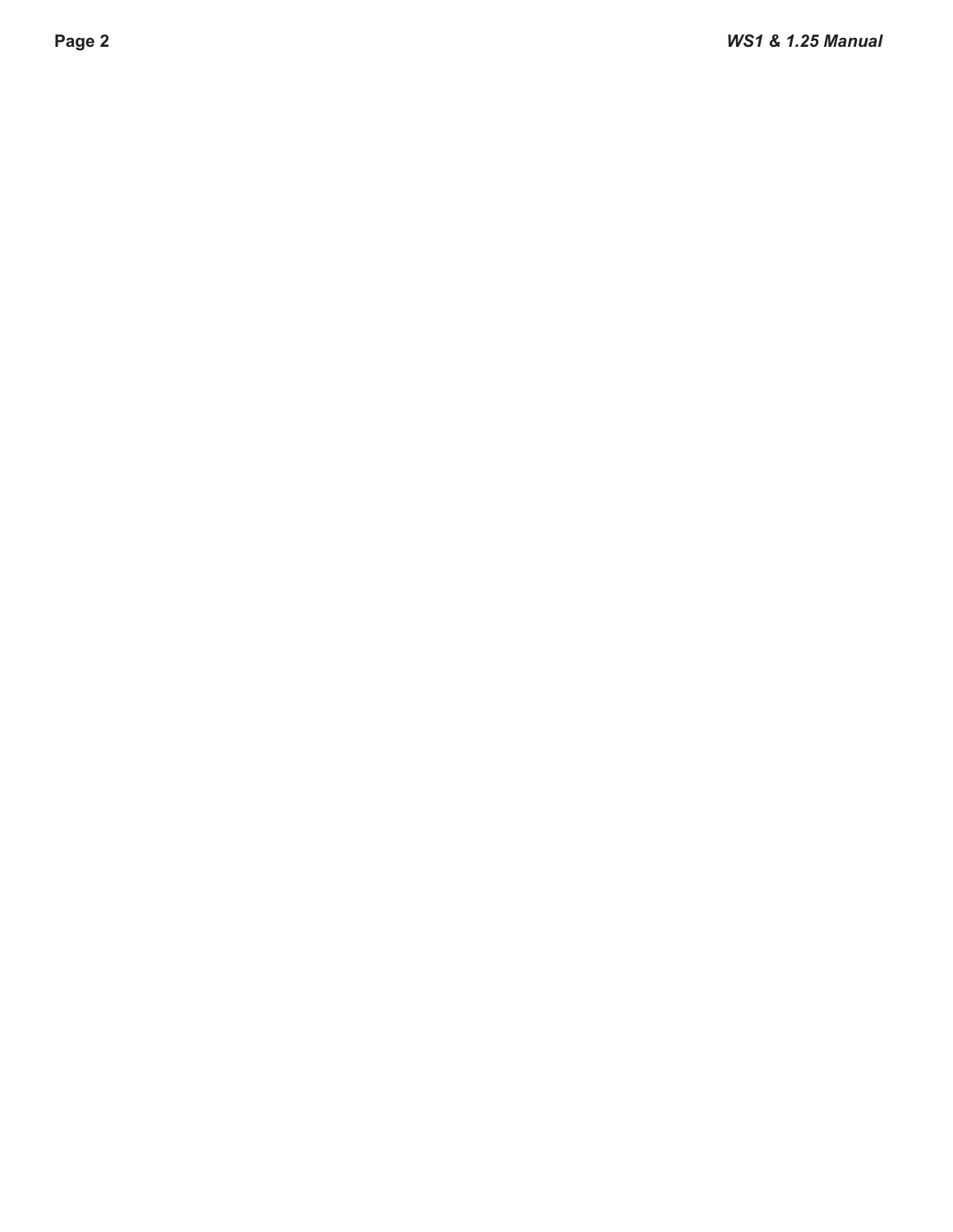# **Table of Contents**

| Drawings and Part Numbers |  |
|---------------------------|--|
|                           |  |

#### FOR INFORMATION COMMON TO ALL 1" & 1.25" CONTROL VALVES REFER TO THE WS1 & WS1.25 DRAWINGS AND SERVICE MANUAL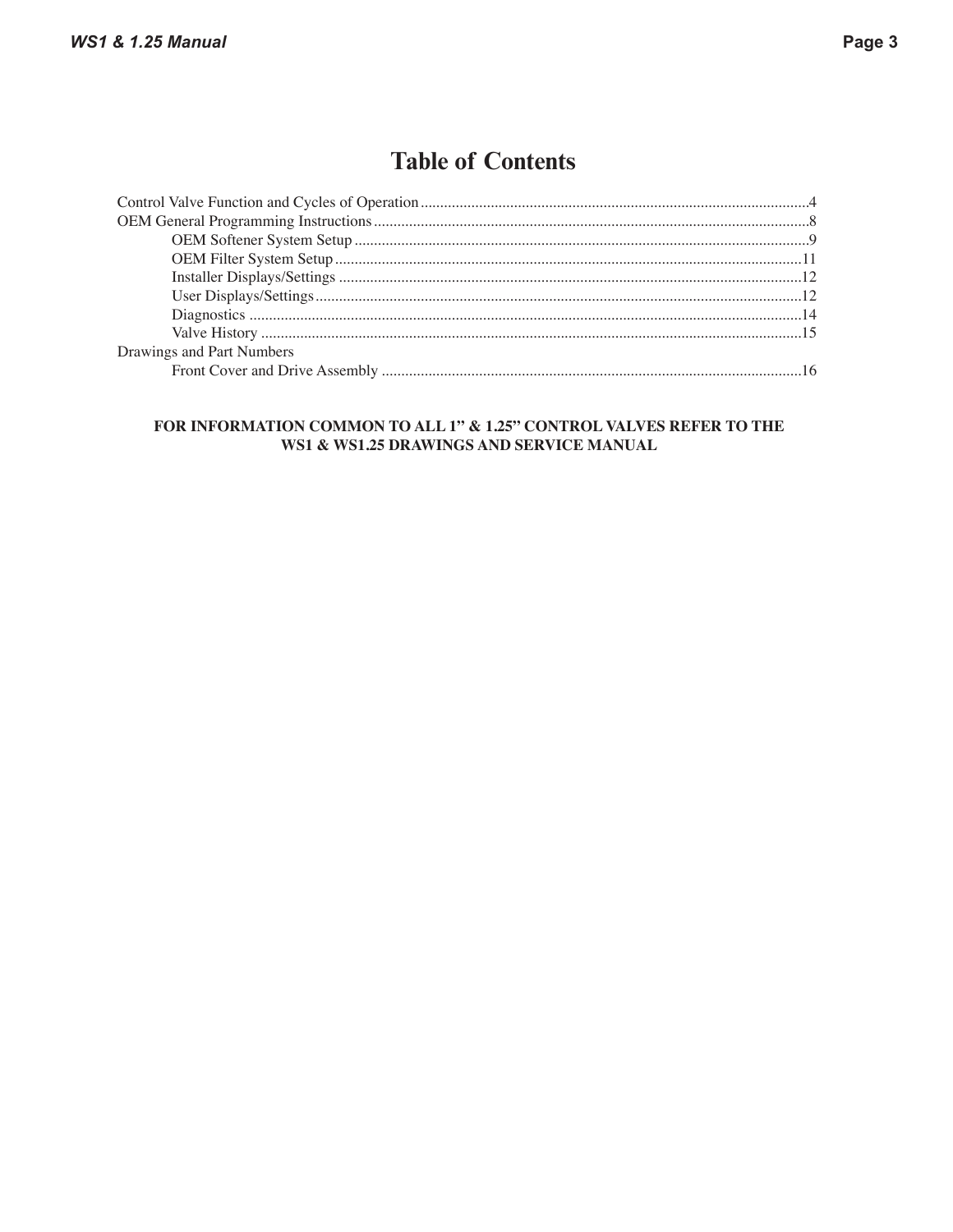# **Control Valve Function and Cycles of Operation**

This glass filled Noryl<sup>1</sup> (or equivalent) fully automatic control valve is designed as the primary control center to direct and regulate all cycles of a water softener or filter. When the WS1 or the WS1.25 control valve is manufactured as a softener, the control valve can be ordered to perform downflow or upflow regeneration. When the WS1 or WS1.25 control valve is set up as a filter, the control valve can be set to perform downflow regeneration or simply backwash. The control valve can be set to regenerate on demand (consumption of a predetermined amount of water) and/or as a time clock (passage of a particular number of days). The control valve can be set so that a softener can meet the Water Quality Association (WQA) Standard S100 or NSF/ANSI Standard 44 efficiency rating.

#### It is not recommended to change control valves from downflow to upflow brining or vice versa in the field. The valve bodies for downflow and upflow are unique to the regeneration type and and should not be interchanged. A mismatch of valve body and **regeneration piston will result in hard water bypass during service.**

The control valve is compatible with a variety of regenerants and resin cleaners. The control valve is capable of routing the flow of water in the necessary paths to regenerate or backwash water treatment systems. The injector regulates the flow of brine or other regenerants. The control valve regulates the flow rates for backwashing, rinsing, and the replenishing of treated water into a regenerant tank, when applicable.

The control valve uses no traditional fasteners (e.g. screws); instead clips, threaded caps and nuts and snap type latches are used. Caps and nuts only need to be firmly hand tightened because radial seals are used. Tools required to service the valve include one small blade screw driver, one large blade screw driver, pliers and a pair of hands. A plastic wrench is available which eliminates the need for screwdrivers and pliers. Disassembly for servicing takes much less time than comparable products currently on the market. Control valve installation is made easy because the distributor tube can be cut  $\frac{1}{2}$ " above to  $\frac{1}{2}$ " below the top of tank thread. The distributor tube is held in place by an o-ring seal and the control valve also has a bayonet lock feature for upper distributor baskets.

The power supply comes with a 15 foot power cord and is designed for use with the control valve. The power supply is for dry location use only. The control valve remembers all settings for up to 8 hours if the power goes out and the battery is not depleted. After 8 hours, the only item that needs to be reset is the time of day; other values are permanently stored in the nonvolatile memory. If a power loss lasts less than 8 hours and the time flashes on and off, the time of day should be reset and the non rechargeable battery should be replaced.

Table 1 shows the order of the cycles when the valve is set up as a softener. When the WS1 or WS1.25 control valve is used as a downflow softener, two backwashes always occur. When the WS1 or WS1.25 control valve is used as an upflow softener, only one backwash occurs after brining. The OEM has the option of having the regenerant refill after the rinse cycle or have the regenerant prefill before regeneration. If the OEM chooses to have the regenerant prefill before regeneration, the prefill starts two hours before the regeneration time set. During the 2-hour period in which the brine is being made, treated (softened) water is still available. For example: regeneration time  $= 2:00$  am, prefill option selected, downflow softener. Fill occurs at 12:00 a.m., start of backwash cycle occurs at 2:00 a.m.

| WS1 & WS1.25 Downflow                | WS1 & WS1.25 Downflow                | WS1 & WS1.25                         | WS1 & WS1.25                   |
|--------------------------------------|--------------------------------------|--------------------------------------|--------------------------------|
| Regenerant Refill After              | Regenerant Prefill                   | <b>Upflow Regenerant</b>             | <b>Upflow Regenerant</b>       |
| Rinse                                |                                      | Refill After Rinse                   | Prefill                        |
| $1st$ Cycle: Backwash                | 1 <sup>st</sup> Cycle: Fill/Dissolve | $1st$ Cycle: Regenerate              | $1st$ Cycle: Fill/Dissolve     |
| $2nd$ Cycle: Regenerate              | $2nd$ Cycle: Backwash                | 2 <sup>nd</sup> Cycle: Backwash      | $2nd$ Cycle: Regenerate        |
| 3rd Cycle: Backwash                  | $3rd$ Cycle: Regenerate              | 3rd Cycle: Rinse                     | 3rd Cycle: Backwash            |
| $4th$ Cycle: Rinse                   | 4 <sup>th</sup> Cycle: Backwash      | 4 <sup>th</sup> Cycle: Fill/Dissolve | $4th$ Cycle: Rinse             |
| 5 <sup>th</sup> Cycle: Fill/Dissolve | $5th$ Cycle: Rinse                   | 5 <sup>th</sup> Cycle: Service       | 5 <sup>th</sup> Cycle: Service |
| 6 <sup>th</sup> Cycle: Service       | 6 <sup>th</sup> Cycle: Service       |                                      |                                |

**Table 1 Regeneration Cycles Softening**

<sup>&</sup>lt;sup>1</sup> Noryl is a trademark of Sabic Innovative Plastics IP B.V. Company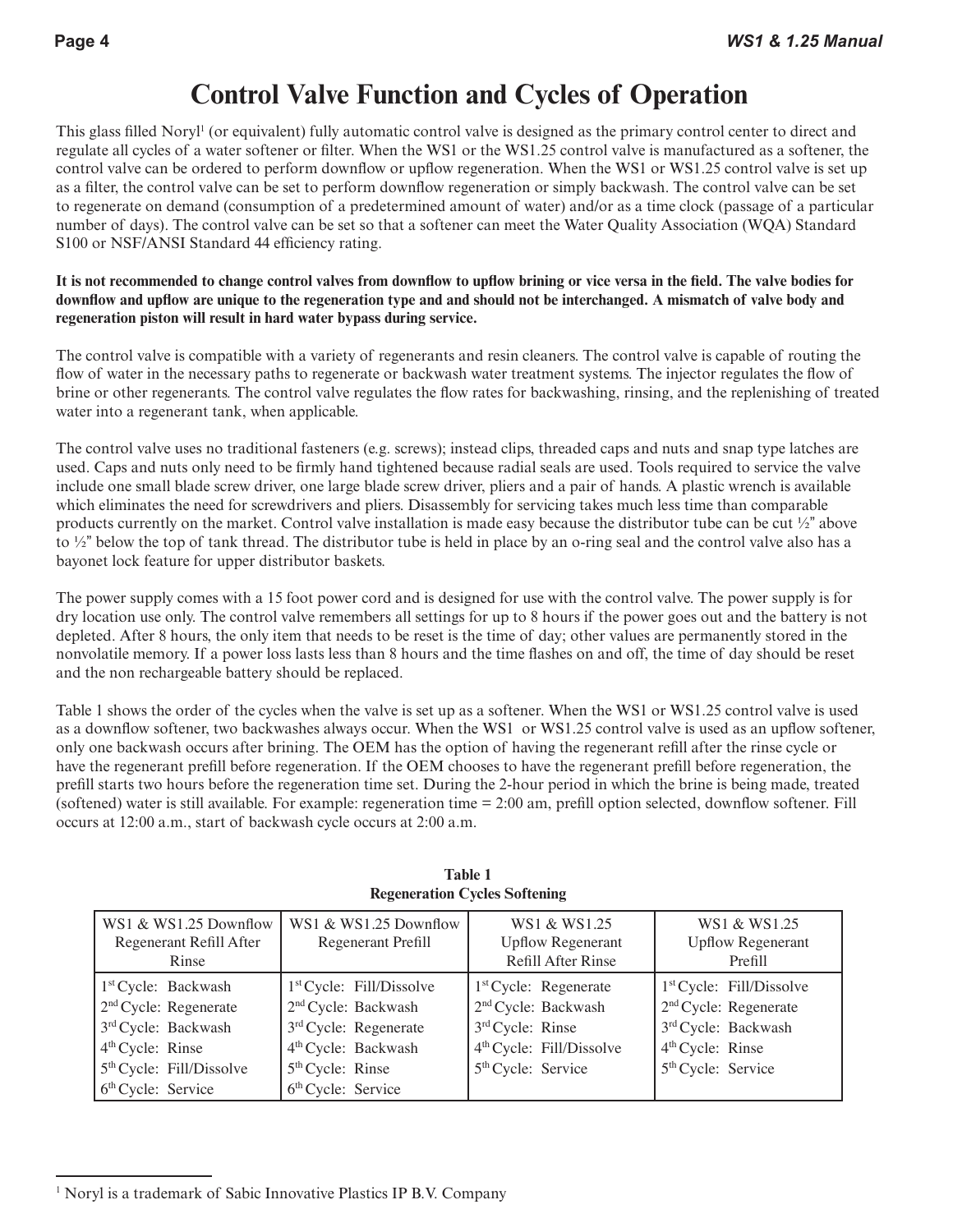# **WS1 & 1.25 Manual Page 5**

When set up as a softener the backwash and rinse cycles automatically increase with increasing salt dosage. Backwashes can be set to be NORMAL or LONGER. The option selected will apply to all backwashes. Tables 2 and 3 show the length of the cycles when the valve is set up as a softener.

| Table 2                                |
|----------------------------------------|
| <b>Backwash Normal Length Softener</b> |
| <b>Cycle Times in Minutes</b>          |

|                                                   |                        | WS1 & WS1.25 Downflow Softener |              |              |                                | WS1 & WS1.25 Upflow Softener |              |
|---------------------------------------------------|------------------------|--------------------------------|--------------|--------------|--------------------------------|------------------------------|--------------|
| Grains Capacity/lb NaCl 6000 to 3501              |                        |                                | 3500 to 2501 | 2500 to 1700 | 6000 to 3501                   | 3500 to 2501                 | 2500 to 1700 |
| lbs NaCl/cu ft resin <sup>2</sup> Less than $7.5$ |                        |                                | 7.5 to 12    |              | More than $12$ Less than $7.5$ | 7.5 to 12                    | More than 12 |
|                                                   | <b>Backwash Normal</b> |                                |              |              |                                |                              |              |
| time<br>utes                                      | Regenerate             | 45                             | 60           | 75           | 45                             | 60                           | 75           |
| ΈĻ                                                | <b>Backwash Normal</b> |                                |              | 10           |                                | 10                           |              |
| Cycle<br>Ξ.                                       | Rinse                  |                                |              | O            |                                |                              |              |
|                                                   | Total $3$              |                                | 80           | 99           |                                |                              | 93           |

#### **Table 3 Backwash Longer Length Softener Cycle Times in Minutes**

|                                                   |                        | WS1 & WS1.25 Downflow Softener |              |              |                                | WS1 & WS1.25 Upflow Softener |              |
|---------------------------------------------------|------------------------|--------------------------------|--------------|--------------|--------------------------------|------------------------------|--------------|
| Grains Capacity/lb NaCl                           |                        | 6000 to 3501                   | 3500 to 2501 | 2500 to 1700 | 6000 to 3501                   | 3500 to 2501                 | 2500 to 1700 |
| lbs NaCl/cu ft resin <sup>2</sup> Less than $7.5$ |                        |                                | 7.5 to 12    |              | More than $12$ Less than $7.5$ | 7.5 to 12                    | More than 12 |
| time                                              | Backwash Longer        |                                | 10           | 12           |                                |                              |              |
|                                                   | Regenerate             | 45                             | 60           | 75           | 60                             | 70                           | 80           |
| Minutes<br>$\frac{1}{\mathcal{O}}$                | <b>Backwash Longer</b> |                                | 10           | 12           | 12                             | 14                           | 16           |
| l S<br>Ξ.                                         | Rinse                  |                                |              |              |                                |                              |              |
|                                                   | Total <sup>3</sup>     |                                | 86           | 107          |                                | 9                            | 105          |

Table 4 shows the order of the cycles when the valve is set up as a filter. When the control valve is used as a downflow regenerating filter, the OEM has the option to specify one backwash or two backwashes. If the control valve is set to regenerate for a filter, the OEM has the option of having the regenerant refill after the rinse cycle or have the regenerant prefill before regeneration. If the OEM chooses to have the regenerant prefill before regeneration, the prefill starts two hours before the regeneration time set. During the 2-hour period in which the regenerant is being made, treated water is still available. For example: regeneration time  $= 2:00$  am, prefill option selected, downflow filter. Fill occurs at 12:00 a.m., start of backwash cycle occurs at 2:00 a.m. There is only one rinse. Backwashes can be set to normal or longer. The option selected will apply to all backwashes. Tables 5 and 6 show the length of the cycles when the valve is set up as a filter.

When the control valve is used as a non-regenerating filter, the OEM has the option to specify one backwash or two backwashes. If two backwashes are specified, two rinses occur. Tables 5 and 6 show the length of the cycles when the valve is set up as a filter. When used as a non-regenerating filter, the downflow piston must be installed, the regenerant piston removed, injector plugs must be installed in both the DN and UP injector locations and the refill elbow must be replaced with a refill port plug.

<sup>&</sup>lt;sup>2</sup>These are reference numbers that approximate the amount of salt needed. The actual capacity in grains per pound of salt is used in calculations.

<sup>&</sup>lt;sup>3</sup> Total time does not include fill time, which is dependent upon the amount of salt needed. When in the fill mode the system is providing treated water.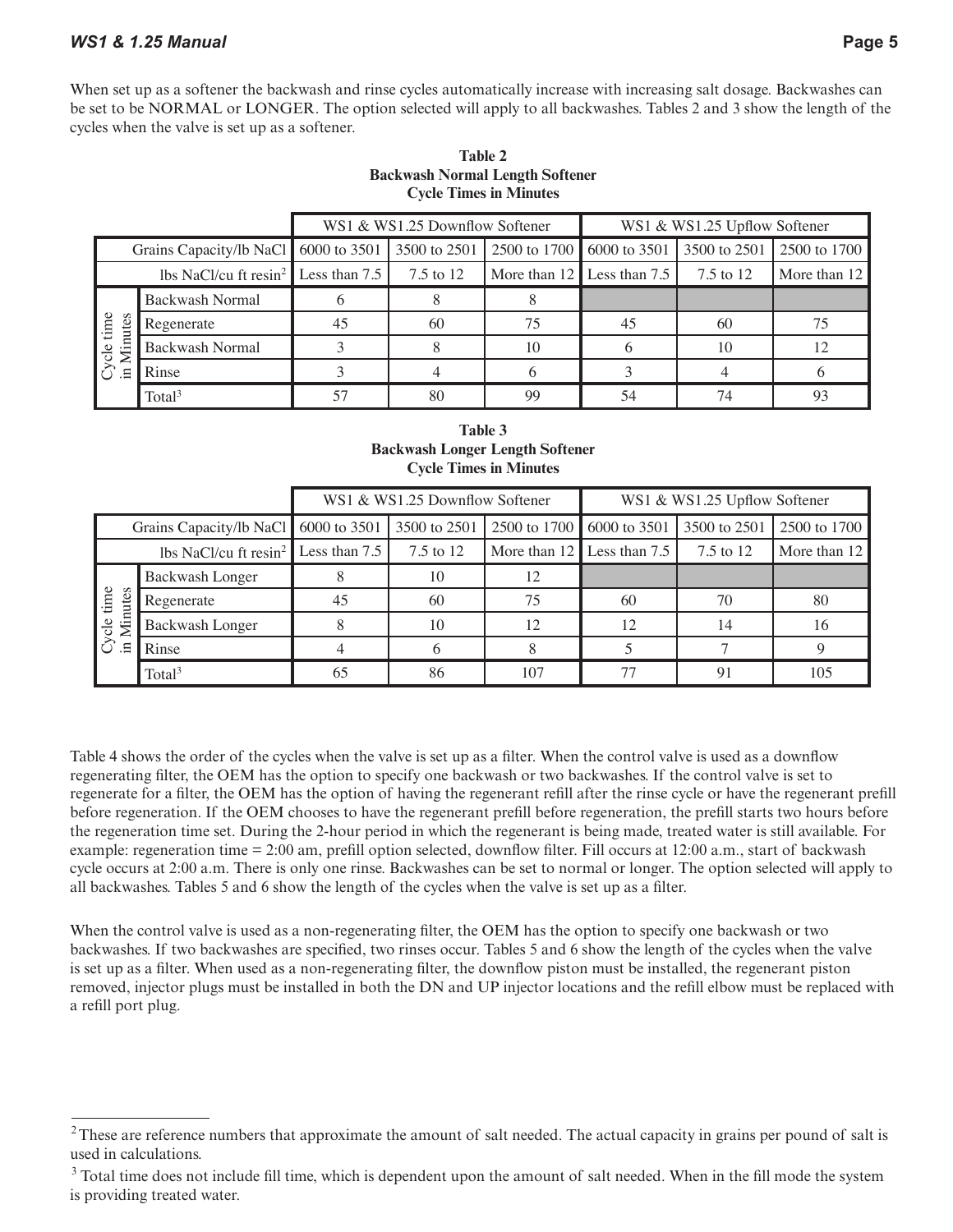| WS1 & WS1.25 Downflow                               | WS1 & WS1.25 Downflow                                | WS1 & WS1.25                   |
|-----------------------------------------------------|------------------------------------------------------|--------------------------------|
| Regenerant Refill After Rinse                       | Regenerant Prefill                                   | No Regeneration                |
| $1st$ Cycle: Backwash                               | $1st$ Cycle: Fill                                    | $1st$ Cycle: Backwash          |
| 2 <sup>nd</sup> Cycle: Regenerate                   | 2 <sup>nd</sup> Cycle: Backwash                      | $2nd$ Cycle: Rinse             |
| $3^{rd}$ Cycle: Second Backwash*                    | 3rd Cycle: Regenerate                                | 3rd Cycle: Second Backwash*    |
| $4th$ Cycle: Rinse                                  | $4th$ Cycle: Second Backwash*                        | $4th$ Cycle: Second Rinse**    |
| $5th$ Cycle: Fill<br>6 <sup>th</sup> Cycle: Service | $5th$ Cycle: Rinse<br>6 <sup>th</sup> Cycle: Service | 5 <sup>th</sup> Cycle: Service |

**Table 4 Regeneration Cycles Filtering**

\*Second backwash is optional

\*\*Second rinse only occurs if Second Backwash option is selected.

#### **Table 5 Regenerating Filter Cycle Times in Minutes**

|                          | WS1 & WS1.25 Single Backwash<br>Normal<br>Longer |    | WS1 & WS1.25 Double Backwash |        |
|--------------------------|--------------------------------------------------|----|------------------------------|--------|
|                          |                                                  |    | Normal                       | Longer |
| Backwash                 | 14                                               | 16 |                              |        |
| Regenerate               | 60                                               | 60 | 60                           | 60     |
| 2 <sup>nd</sup> Backwash |                                                  |    |                              |        |
| Rinse                    |                                                  | 10 |                              | 10     |
| Total <sup>4</sup>       |                                                  | 86 | 86                           | 94     |

**Table 6 Non-Regenerating Filter Cycle Times in Minutes**

|                | WS1 & WS1.25 Single Backwash |        | WS1 & WS1.25 Double Backwash |        |
|----------------|------------------------------|--------|------------------------------|--------|
|                | Normal                       | Longer | Normal                       | Longer |
| Backwash       | 14                           | 16     |                              |        |
| Rinse          |                              | 10     |                              |        |
| $2nd$ Backwash |                              |        | 10                           |        |
| $2nd$ Rinse    |                              |        | O                            | 10     |
| Total          |                              |        | 32                           | 40     |

The control valve with a water meter can be set for Demand Initiated Regeneration (DIR) only, Time Clock operation only or DIR and Time Clock which ever comes first, depending upon what settings are selected for Day Override and Gallon Capacity.<sup>5</sup> See Table 7.

If a control valve does not contain a meter, the valve can only act as a time clock, and day override should be set to any number and gallon capacity should be set to off.

<sup>&</sup>lt;sup>4</sup> Total time does not include fill time, which is dependent upon the amount of fill needed. When in the fill mode the system is providing treated water.

<sup>&</sup>lt;sup>5</sup> See Installer Display Settings Step 3I, OEM Softener Setup Step 6S and OEM Filter Setup Step 5F for explanations of Day Override and Gallon Capacity.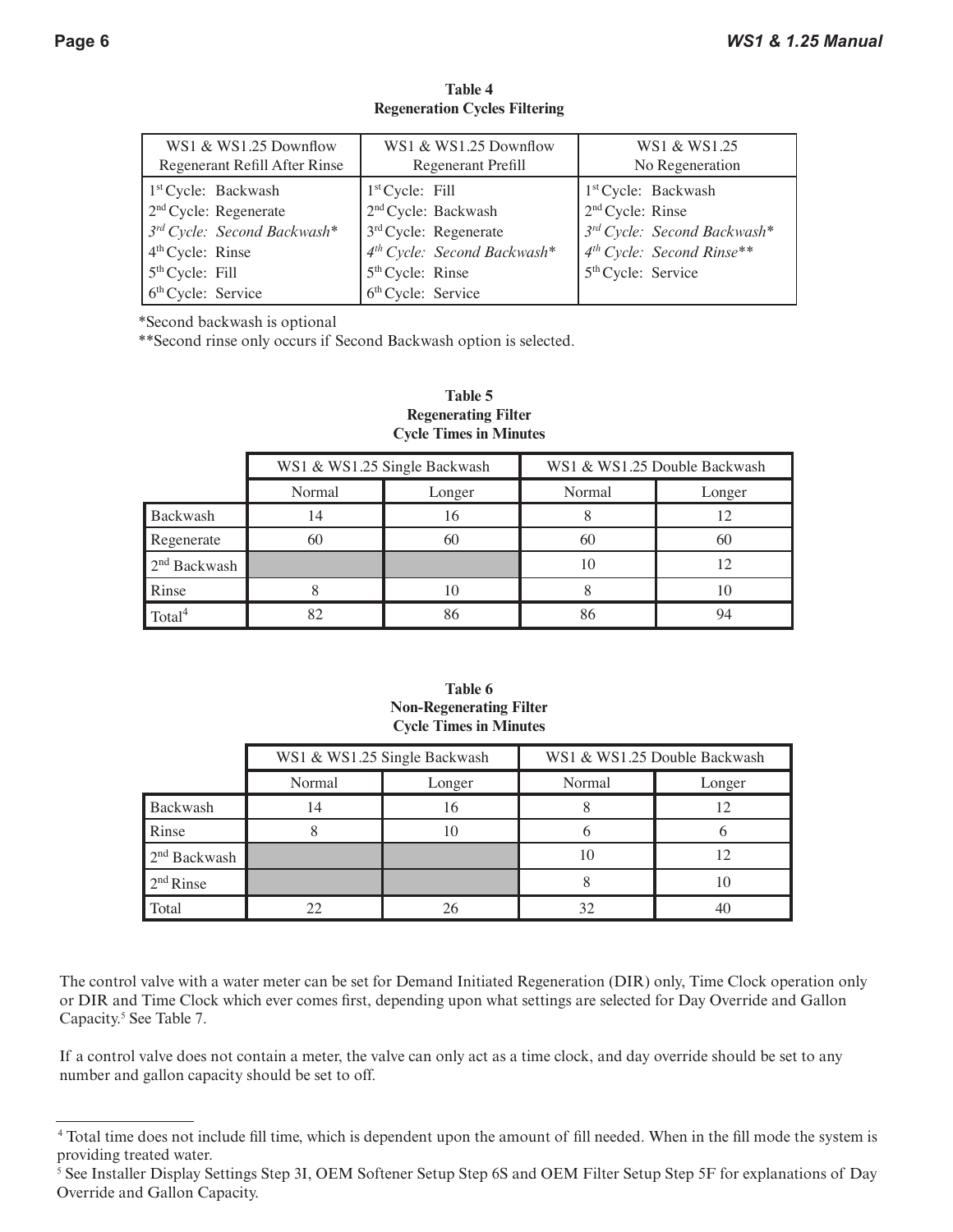|                     | Time       | <b>Reserve Capacity</b>                                  |            | Filter     |                 | Settings <sup>6</sup> |               |
|---------------------|------------|----------------------------------------------------------|------------|------------|-----------------|-----------------------|---------------|
| <b>DIR</b><br>Clock |            |                                                          | Softener   |            | <b>Backwash</b> | Day                   | Gallon        |
|                     |            |                                                          |            | Regenerant | Only            | Override              | Capacity      |
| <b>Yes</b>          |            | <b>Automatically Calculated</b>                          | <b>Yes</b> |            |                 | Off                   | Auto          |
| Yes                 |            | If desired enter a value less<br>than estimated capacity | <b>Yes</b> | Yes        | Yes             | <b>Off</b>            | Any<br>Number |
| Yes                 | <b>Yes</b> | <b>Automatically Calculated</b>                          | <b>Yes</b> |            |                 | Any<br>Number         | Auto          |
| Yes                 | Yes        | If desired enter a value less<br>than estimated capacity | <b>Yes</b> | Yes        | Yes             | Any<br>Number         | Any<br>Number |
|                     | Yes        | None                                                     | <b>Yes</b> | Yes        | Yes             | Any<br>Number         | Off           |

**Table 7 DIR/Time Clock Options**

For DIR Softeners, there are two options for setting the Gallons Capacity. The Gallons Capacity is automatically calculated if set to AUTO. Reserve Capacity is automatically estimated based on water usage if AUTO is used. The other option is to set the Gallons Capacity to a specific number. If a specific number is set, reserve capacity is zero, unless the value is manually set (i.e. the manufacturer intentionally sets the gallon capacity number below the calculated capacity of the system).

The WS1 & WS1.25 control valves can also be set to regenerate immediately or at the next regeneration time by changing the Regeneration Time Option. There are three choices for settings:

- 1. "NORMAL" means regeneration will occur at the preset regeneration time.
- 2. "on 0" means regeneration will occur when the gallons capacity reaches zero.
- 3. "NORMAL + on 0" means the regeneration will occur at the preset regeneration time unless the gallons capacity reaches zero. If the gallons capacity reaches zero the regeneration will begin 10 minutes after no water usage.

The user can initiate manual regeneration. The user has the option to request the manual regeneration at the delayed regeneration time or to have the regeneration occur immediately:

- 1. Press and release REGEN. "Regen Today" will flash on the display and the regeneration will occur at the delayed regeneration time. The user can cancel the request by pressing and releasing REGEN. This method of manually initiating regeneration is not allowed when the system is set to "on 0", i.e. to immediately regenerate when the gallon capacity reaches zero.
- 2. Pressing and holding REGEN for approximately 3 seconds will immediately start the regeneration. The user cannot cancel this request, except by resetting the control by pressing NEXT and REGEN simultaneously for 3 seconds.

A unique feature of this control valve is the ability to display actual water usage for the last 63 days. The values are initially stored as "----". This means the value is unknown. As days pass values are stored as " $0$ " for no flow or the actual number of gallons. The counting of the gallons starts at the regeneration time. If no regeneration time can be set (i.e. when the valve is set for immediate regeneration) the counting of gallons starts at 12 a.m. Day 1 is yesterday, day 2 the day before yesterday, etc.

Another unique feature is that the valve automatically calculates a reserve capacity when set up as a softener with "Gallons Capacity" set to "AUTO" and the "Regeneration Time Option" set to "Normal" or "Normal + on 0". The actual reserve capacity is com pared to the gallons capacity remaining immediately prior to the preset regeneration time. A regeneration will occur if the actual reserve capacity is less than the gallons capacity remaining. The actual reserve capacity is calculated by using the estimated reserve capacity and adjusting it up or down for actual usage.

The estimated reserve capacity for a given day of the week is the maximum value stored for the last three non-trivial water usages (i.e. more than 20 gallons/day) in seven day intervals.

<sup>6</sup> Day Override and Gallon Capacity cannot be set to "oFF" at the same time.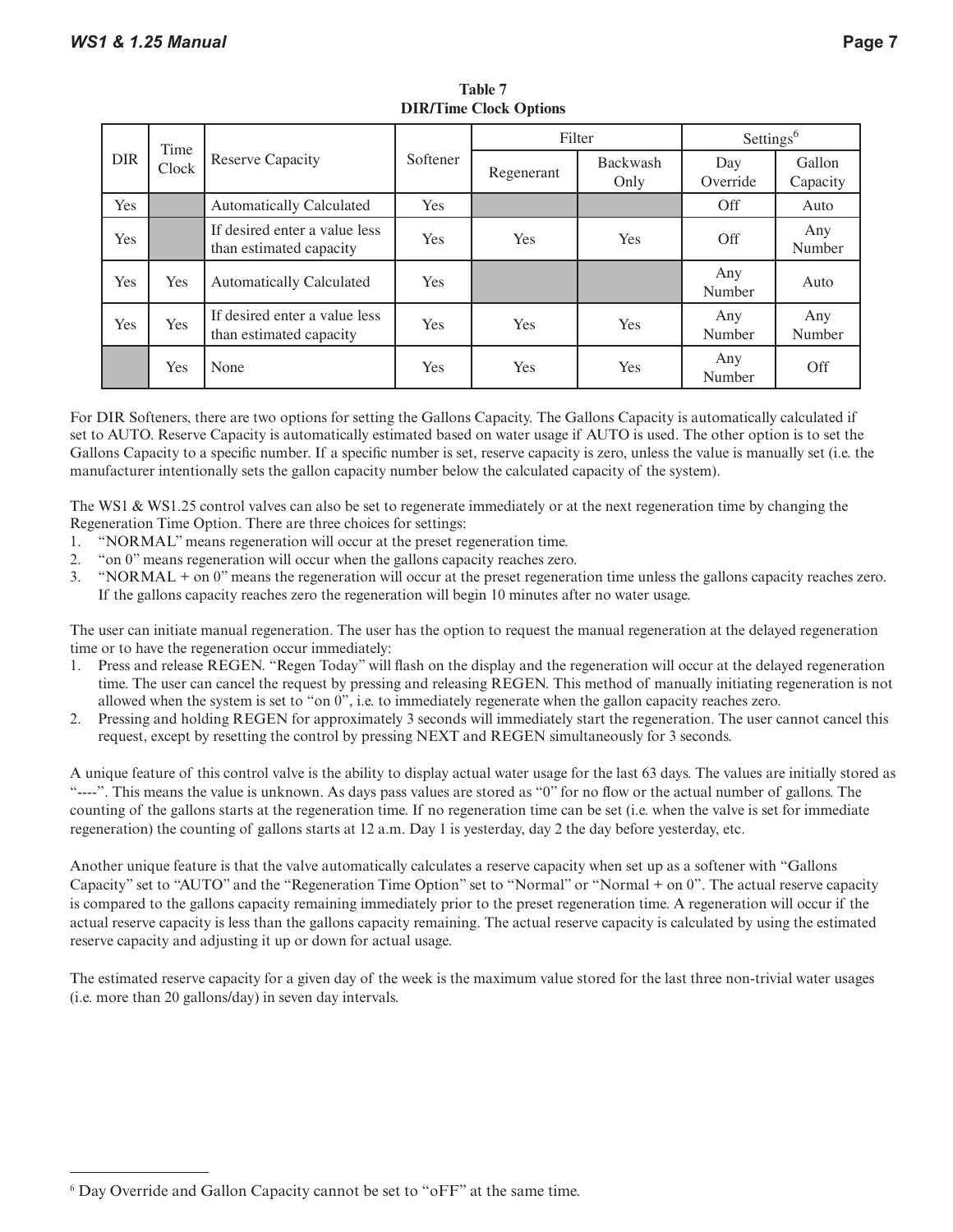#### **OEM General Instructions**

The control valve offers multiple procedures that allow the valve to be modified to suit the needs of the installation. These procedures are:

 OEM Softener Setup OEM Filter Setup Installer Displays & Settings User Displays & Settings **Diagnostics** Valve History

These procedures can be accessed in any order. Details on each of the procedures are provided on the following pages.

At the discretion of the manufacturer, the field technician can access all settings. To "lock out" access to diagnostic and valve history displays and modifications to settings except hardness, day override, time of regeneration and time of day by anyone but the manufacturer, press ▼, NEXT, ▲, and SET CLOCK in sequence after settings are made. To "unlock", so other displays can be viewed and changes can be made, press ▼, NEXT, ▲, and SET CLOCK in sequence.

When in operation normal user displays such as time of day, gallons remaining or days remaining before regeneration are shown. When stepping through a procedure, if no buttons are pressed within five minutes the display returns to a normal user display. Any changes made prior to the five minute time out are incorporated.

To quickly exit OEM Softener Setup, OEM Filter Setup, Installer Display Settings, Diagnostics or Valve History press SET CLOCK. Any changes made prior to the exit are incorporated.

#### **When desired all information in Diagnostics may be reset to zero when the valve is moved to a new location. To reset to zero, press NEXT and** ▼ **simultaneously to go to the Service/OEM 1 screen, and release. Press** ▲ **and** ▼ **simultaneously to reset diagnostic values to zero. Screen will return to User Display.**

Sometimes it is desirable to have the valve initiate and complete two regenerations within 24 hours and then return to the preset regeneration procedure. It is possible to do a double regeneration if the control valve is set to "NORMAL" or "NORMAL + on 0" in Step 9S or Step 7F. To do a double regeneration:

1. Press REGEN once. REGEN TODAY will flash on the display.

2. Press and hold REGEN for three seconds until the valve regeneration initiates.

Once the valve has completed the immediate regeneration, the valve will regenerate one more time at the preset regeneration time.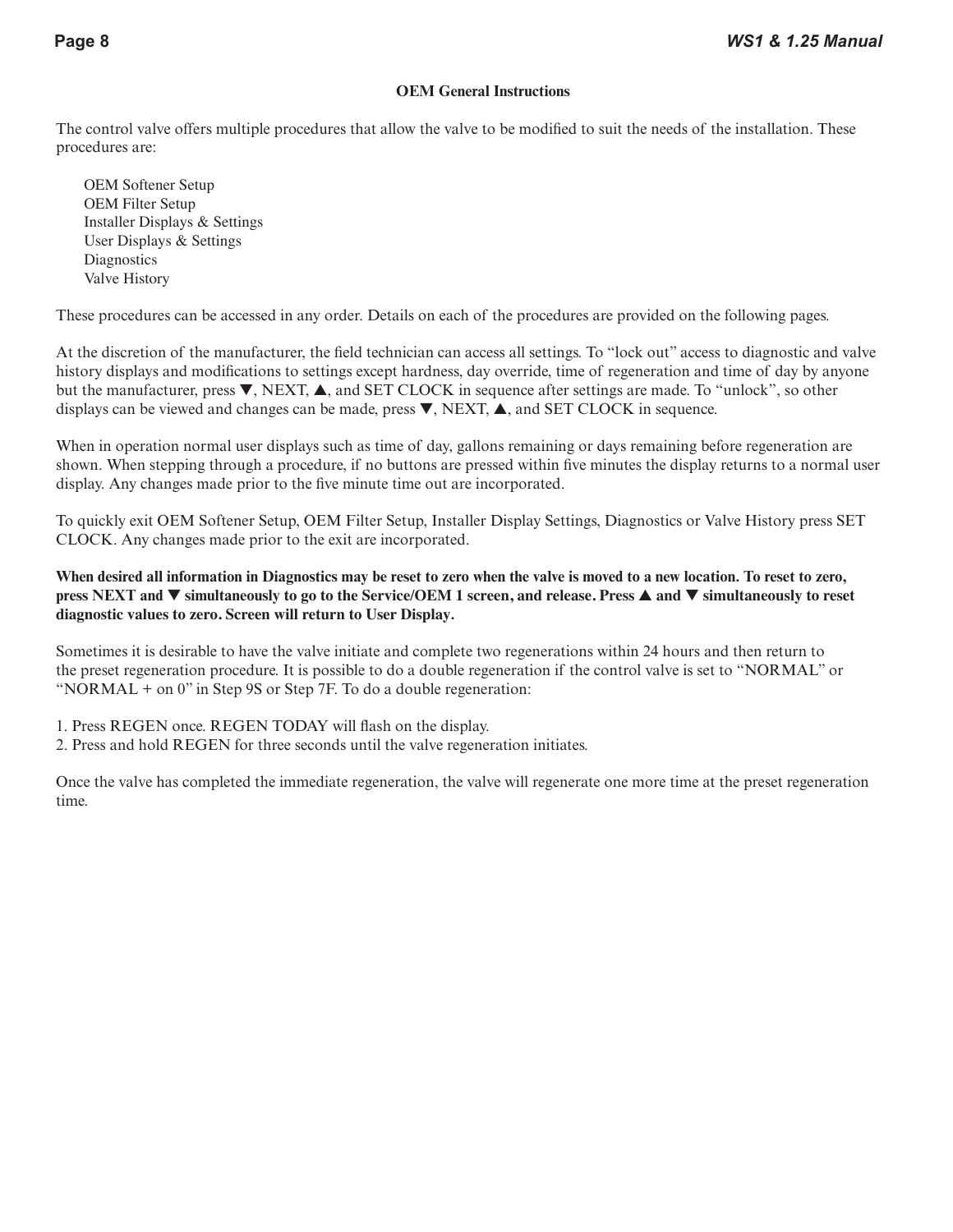

NORMAL MODE

## **OEM Softener System Setup Quick Reference**

This is a quick reference setup procedure. See OEM Softener System Setup Detail for more information on available settings.

**STEP 1S** – Press NEXT and  $\nabla$  simultaneously for 3 seconds. If screen in step 2S does not appear in 5 seconds the lock on the valve is activated. To unlock press ▼, NEXT,  $\triangle$ , and SET CLOCK in sequence, then press NEXT and  $\nabla$  simultaneously for 3 seconds.

**STEP 2S** – Choose Softening using  $\blacktriangledown$  or  $\blacktriangle$ . Press NEXT to go to Step 3S. Press REGEN to exit OEM Softener System Setup.

**STEP 3S** – Enter the ion exchange capacity in grains of hardness as calcium carbonate for the system based on test data using  $\nabla$  or  $\blacktriangle$ . Press NEXT to go to Step 4S. Press REGEN to return to previous step.

**STEP 4S** – Enter the pounds of salt per regeneration using  $\nabla$  or  $\triangle$ . Press NEXT to go to Step 5S. Press REGEN to return to previous step.

**STEP 5S** – Backwash: Select "NORMAL" or "LONGER" using ▼ or ▲. See Tables 2 or 3 for backwash times. Press NEXT to go to Step 6S. Press REGEN to return to previous step.

# **STEP 6S** – Set Gallons Capacity using ▼ or ▲:

- "AUTO" (reserve capacity automatically estimated and gallons capacity automatically calculated from grains capacity and water hardness);
- "oFF" (regeneration based on day override); or
- number of gallons (20 to 50,000).

See Setting Options Table for more detail. Press NEXT to go to Step 7S. Press REGEN to return to previous step.

# **STEP 7S** – Set Refill option using  $\nabla$  or  $\triangle$ :

• "PoST" to refill the brine tank after the final rinse; or

 $\bullet$  "PrE" to refill the brine tank two hours before the regeneration time set.

Press NEXT to go to Step 8S. Press REGEN to return to previous step.

**STEP 8S** – Set regenerant downflow or upflow using  $\nabla$  or  $\triangle$ :

- "dn" if the regenerant is to flow downward through the media; or
- "UP" if the regenerant is to flow upward through the media.

Prior to selecting a regenerant flow direction, verify the correct valve body, main piston, regenerant piston, and stack are being used, and that the injector or injector plug(s) are in the correct locations. See Valve Body Compliance Table in WS1 & WS1.25 Drawings and Service Manual.

Press NEXT to go to Step 9S. Press REGEN to return to previous step.

**STEP 9S** – Set Regeneration Time Option using ▼ or ▲:

- "NORMAL" means regeneration will occur at the preset time;
- "on 0" means regeneration will occur immediately when the gallons capacity reaches 0 (zero); or
- "NORMAL + on  $0$ " means regeneration will occur at one of the following:
	- the preset time when the gallons capacity falls below the reserve or the specified number of days between regenerations is reached which ever comes first; or

 • after 10 minutes of no water usage when the gallon capacity reaches 0 (zero). See Setting Options Table for more detail. Press NEXT to exit OEM Softener System Setup. Press REGEN to return to previous step.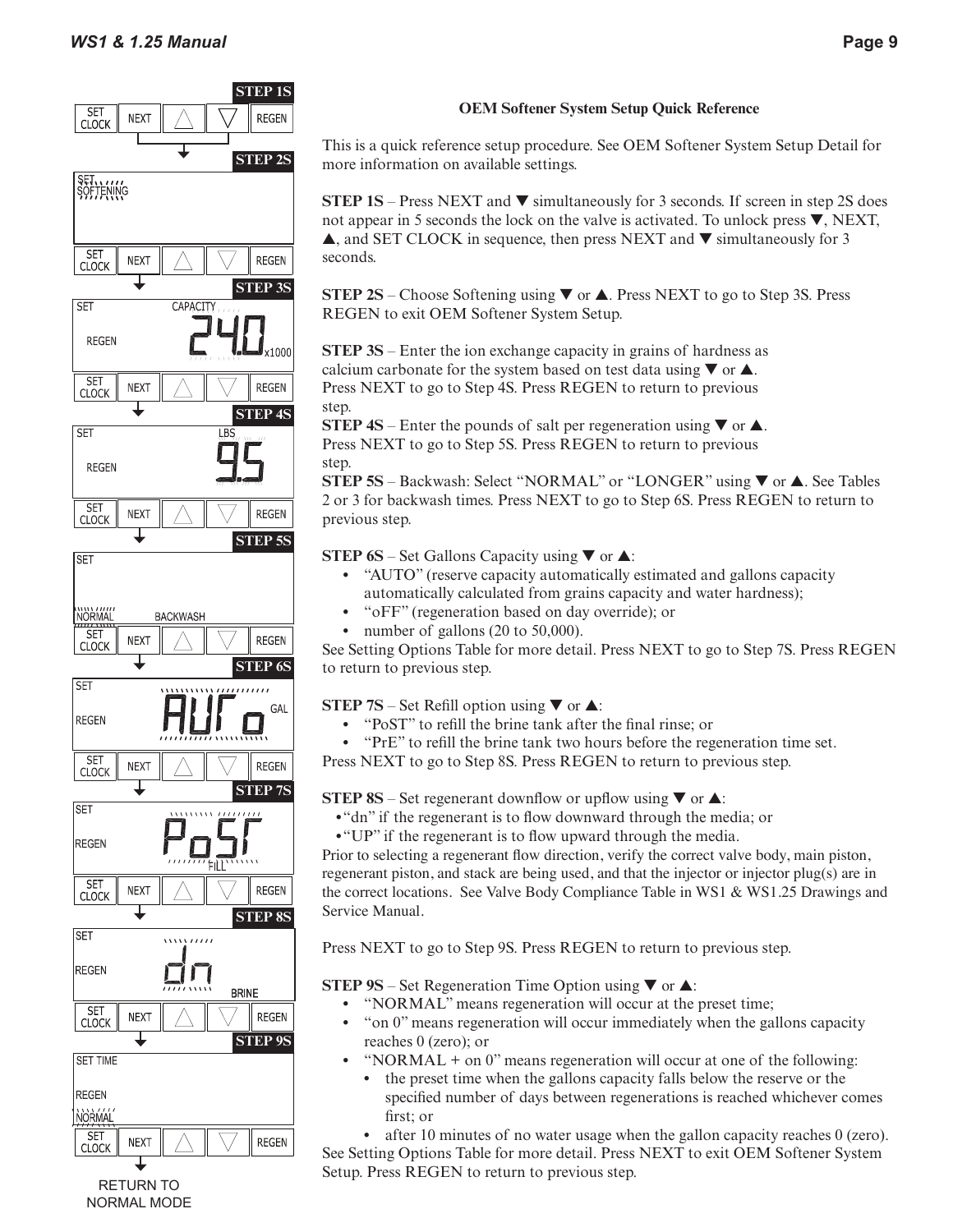| Volume        | Regeneration    | Day           | т пісіз знойні оні у йзе знайси орноня                                                                                                                                                                                                                                                                                |
|---------------|-----------------|---------------|-----------------------------------------------------------------------------------------------------------------------------------------------------------------------------------------------------------------------------------------------------------------------------------------------------------------------|
| Capacity      | Time Option     | Override      | Result <sup>7</sup>                                                                                                                                                                                                                                                                                                   |
| <b>AUTO</b>   | <b>NORMAL</b>   | oFF           | Reserve capacity automatically estimated.<br>Regeneration occurs when volume capacity falls below the reserve<br>capacity at the next Regen Set Time                                                                                                                                                                  |
| <b>AUTO</b>   | <b>NORMAL</b>   | Any<br>number | Reserve capacity automatically estimated.<br>Regeneration occurs at the next Regen Set Time when volume capacity<br>falls below the reserve capacity or the specified number of days between<br>regenerations is reached.                                                                                             |
| Any<br>number | <b>NORMAL</b>   | oFF           | Reserve capacity not automatically estimated.<br>Regeneration occurs at the next Regen Set Time when volume<br>capacity reaches 0.                                                                                                                                                                                    |
| oFF           | <b>NORMAL</b>   | Any<br>number | Reserve capacity not automatically estimated.<br>Regeneration occurs at the next Regen Set Time when the specified<br>number of days between regenerations is reached.                                                                                                                                                |
| Any<br>number | <b>NORMAL</b>   | Any<br>number | Reserve capacity not automatically estimated.<br>Regeneration occurs at the next Regen Set Time when volume<br>capacity reaches 0 or the specified number of days between<br>regenerations is reached.                                                                                                                |
| <b>AUTO</b>   | On 0            | oFF           | Reserve capacity not automatically estimated.<br>Regeneration occurs immediately when volume capacity reaches 0.<br>Time of regeneration will not be allowed to be set because regeneration<br>will always occur when volume capacity reaches 0.                                                                      |
| Any<br>number | On 0            | oFF           | Reserve capacity not automatically estimated.<br>Regeneration occurs immediately when volume capacity reaches 0.<br>Time of regeneration will not be allowed to be set because regeneration<br>will always occur on 0.                                                                                                |
| <b>AUTO</b>   | $NORMAL + on 0$ | oFF           | Reserve capacity automatically estimated.<br>Regeneration occurs when volume capacity falls below the reserve<br>capacity at the next Regen Set Time or regeneration occurs after 10<br>minutes of no water usage when volume capacity reaches 0.                                                                     |
| <b>AUTO</b>   | $NORMAL + on 0$ | Any<br>number | Reserve capacity automatically estimated.<br>Regeneration occurs at the next Regen Set Time when volume capacity<br>falls below the reserve capacity or the specified number of days between<br>regenerations is reached or regeneration occurs after 10 minutes of no<br>water usage when volume capacity reaches 0. |
| Any<br>number | $NORMAL + on 0$ | Any<br>number | Reserve capacity not automatically estimated.<br>Regeneration occurs at the next Regen Set Time when the specified<br>number of days between regenerations is reached or regeneration occurs<br>after 10 minutes of no water usage when volume capacity reaches 0.                                                    |

**Setting Options Table Filters should only use shaded options.**

 <sup>7</sup>Reserve capacity estimate is based on history of water usage.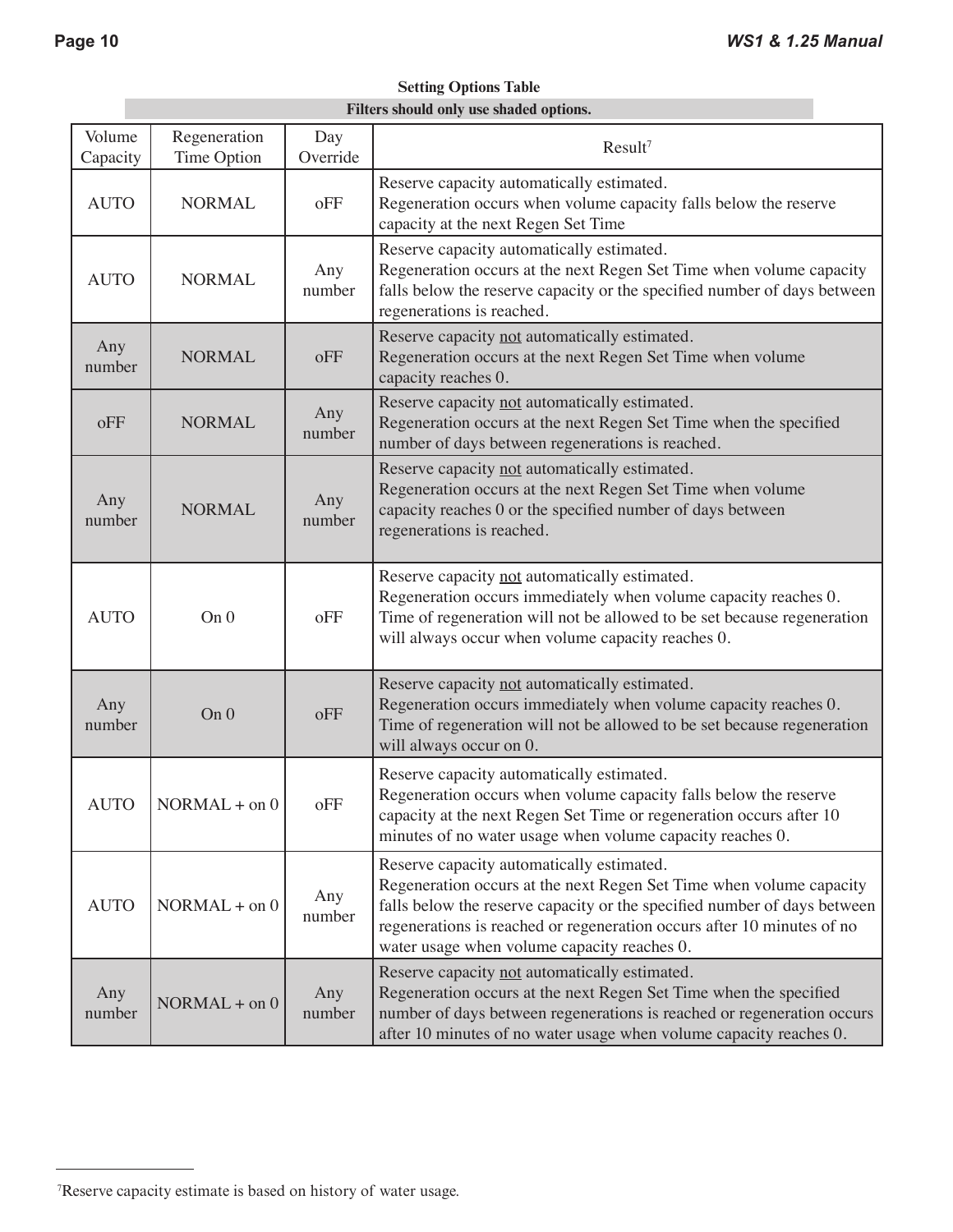## **OEM Filter System Setup Quick Reference**

**STEP 1F SET NEXT REGEN CLOCK STEP 2F** SFT FILTERING **SET REGEN NEXT CLOCK** ↧ **STEP 3F SFT** GAI **SET NEXT REGEN CLOCK** ↧ **STEP 4F SET** WWW. **BACKWASH SET REGEN NEXT CLOCK** ↓ **STEP 5F SET REGEN SET NEXT REGEN** CLOCK ↧ **STEP 6F SET REGEN SET REGEN NEXT CLOCK** ↧ **STEP 7FSET TIME REGEN** NORMAL SET **REGEN NEXT CLOCK** 



This is a quick reference setup procedure. See OEM Filter System Setup Detail for more information on available settings.

**STEP 1F** – Press NEXT and  $\nabla$  simultaneously for 3 seconds. If screen in step 2F does not appear in 5 seconds the lock on the valve is activated. To unlock press ▼, NEXT, ▲, and SET CLOCK in sequence, then press NEXT and ▼ simultaneously for 3 seconds.

**STEP 2F** – Choose Filtering using ▼ or ▲. Press NEXT to go to step 3F. Press REGEN to exit OEM Filter System Setup.

**STEP 3F** – Enter "oFF" if regenerant is not used (i.e. backwash only) or enter the refill volume (in gallons) using  $\nabla$  or  $\blacktriangle$ . Prior to selecting oFF or regenerant volume, verify the correct valve body, main piston, regenerant piston, and stack are being used, and that the injector or injector plug(s) are in the correct locations. See Compliance Table in Service Instructions under Injector Cap, Screen, Injector Plug and Injector section and Figure 6. Press NEXT to go to step 4F. Press REGEN to return to previous step.

**STEP 4F** – Backwash: Select using  $\nabla$  or  $\triangle$ :

- "NORMAL" for one "NORMAL" backwash (14 minutes);
- "NORMAL 2" for two "NORMAL" backwashes (8 minutes each);
- "LONGER" for one "LONGER" backwash (16 minutes); or
- "LONGER 2" for two "LONGER" backwashes (12 minutes each).

See Tables 5 and 6 for additional details. Press NEXT to go to step 5F. Press REGEN to return to previous step.

#### **STEP 5F** – Set Gallons Capacity using ▼ or ▲:

- "oFF" (regeneration based on day override); or
- number of gallons (20 to 50,000).

See Setting Options Table for more detail. Press NEXT to go to step 6F. Press REGEN to return to previous step.

#### **STEP 6F** – Set Refill option using  $\nabla$  or  $\triangle$ :

- "PoST" to refill the brine tank after the final rinse; or
- "PrE" to refill the brine tank two hours before the regeneration time set.

Press NEXT to go to step 7F. Press REGEN to return to previous step.

#### **STEP 7F** – Set Regeneration Time Option using ▼ or ▲:

- "NORMAL" means regeneration will occur at the preset time;
- "on 0" means regeneration will occur immediately when the gallons capacity reaches 0 (zero); or
- "NORMAL + on 0" means regeneration will occur at one of the following:
	- the preset time when the specified number of days between regenerations is reached; or
- after 10 minutes of no water usage when the gallon capacity reaches 0 (zero). This display will not appear if Step 5F is set to oFF.

See Setting Options Table for more detail. Press NEXT to exit OEM Filter System Setup. Press REGEN to return to previous step.<br>RETURN TO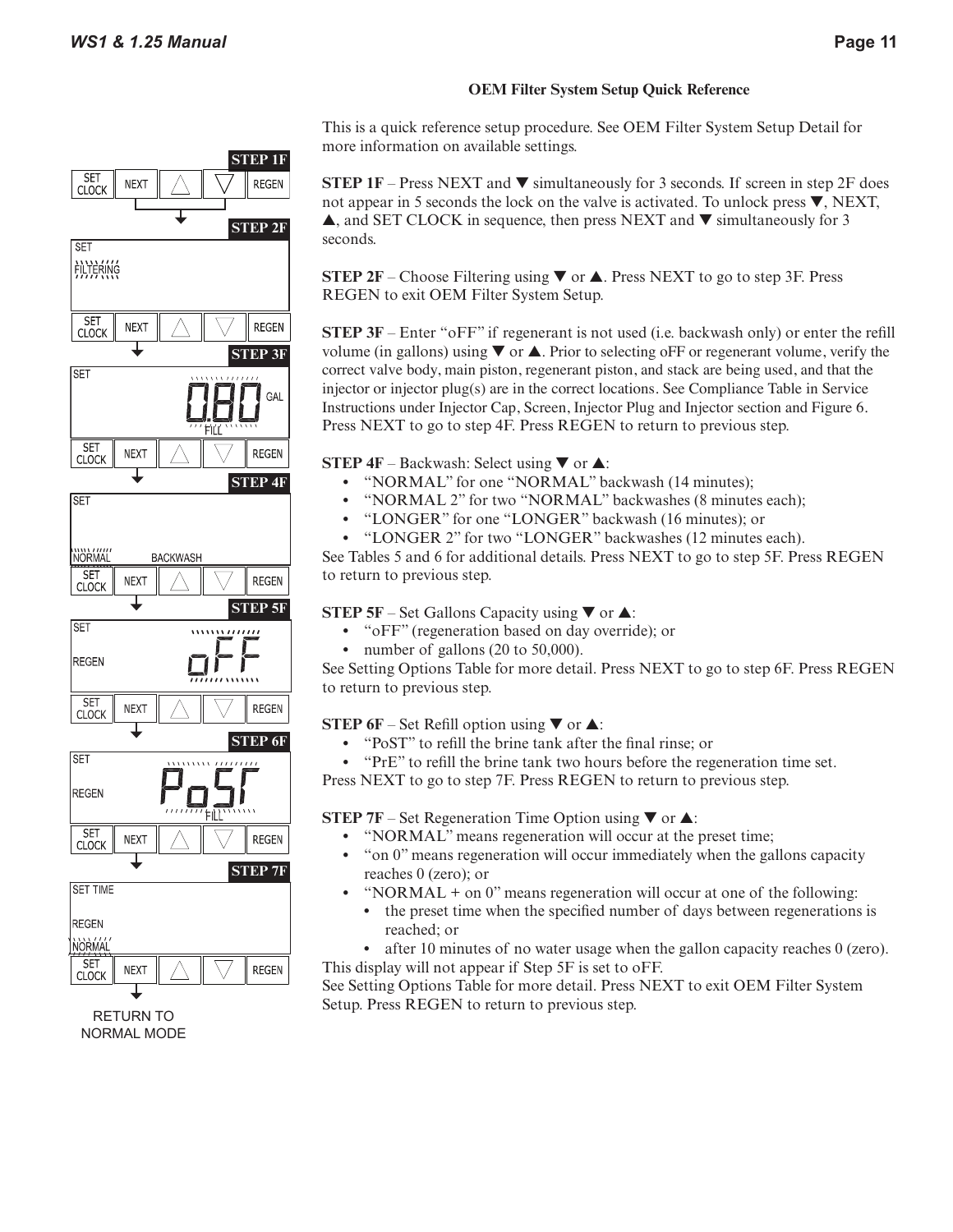

# **Installer Display Settings**

**STEP 1I** - Press NEXT and ▲ simultaneously for 3 seconds.

**STEP 2I** – Hardness: Set the amount of hardness in grains of hardness as calcium carbonate per gallon using  $\nabla$  or  $\blacktriangle$ . The default is 20 with value ranges from 1 to 150 in 1 grain increments. Note: The grains per gallon can be increased if soluble iron needs to be reduced. This display will show "– nA–" if "FILTER" is selected in Step 2F or if 'AUTO' is not selected in Step 6S. Press NEXT to go to step 3I. Press REGEN to exit Installer Display Settings.

**STEP 3I** – Day Override: When gallon capacity is set to off, Day Override sets the number of days between regenerations. When gallon capacity is set to AUTO or to a number, Day Override sets the maximum number of days between regenerations. If value set to "oFF" regeneration initiation is based solely on gallons used. If value is set as a number (allowable range from  $1$  to  $28$ ) a regeneration initiation will be called for on that day even if sufficient number of gallons were not used to call for a regeneration. Set Day Override using ▼ or ▲:

- number of days between regeneration (1 to 28); or
- $\bullet$  " $\circ$ FF".

See Setting Options Table for more detail on setup. Press NEXT to go to step 4I. Press REGEN to return to previous step.

**STEP 4I** – Next Regeneration Time (hour): Set the hour of day for regeneration using ▼ or ▲. AM/PM toggles after 12. The default time is 2:00 a.m. This display will show "REGEN on 0 GAL" if "on 0" is selected in Step 9S or Step 7F. Press NEXT to go to step 5I. Press REGEN to return to previous step.

**STEP 5I** – Next Regeneration Time (minutes): Set the minutes of day for regeneration using ▼ or ▲. This display will not be shown if "on 0" is selected in Step 9S or Step 7F. Press NEXT to exit Installer Display Settings. Press REGEN to return to previous step.

To initiate a manual regeneration immediately, press and hold REGEN for three seconds. The system will begin to regenerate immediately. The control valve may be stepped through the various regeneration cycles by pressing REGEN.

## **User Display Settings**

# General Operation

When the system is operating one of two displays will be shown. Pressing NEXT will alternate between the displays. One of the displays is always the current time of day. The second display is one of the following: days remaining or gallons remaining. Days remaining is the number of days left before the system goes through a regeneration cycle. Capacity remaining is the number of gallons that will be treated before the system goes through a regeneration cycle. The user can scroll between the displays as desired.

If the system has called for a regeneration that will occur at the preset time of regeneration, the words REGEN TODAY will appear on the display.

When water is being treated (i.e. water is flowing through the system) the word "Softening" or "Filtering" flashes on the display if a water meter is installed.

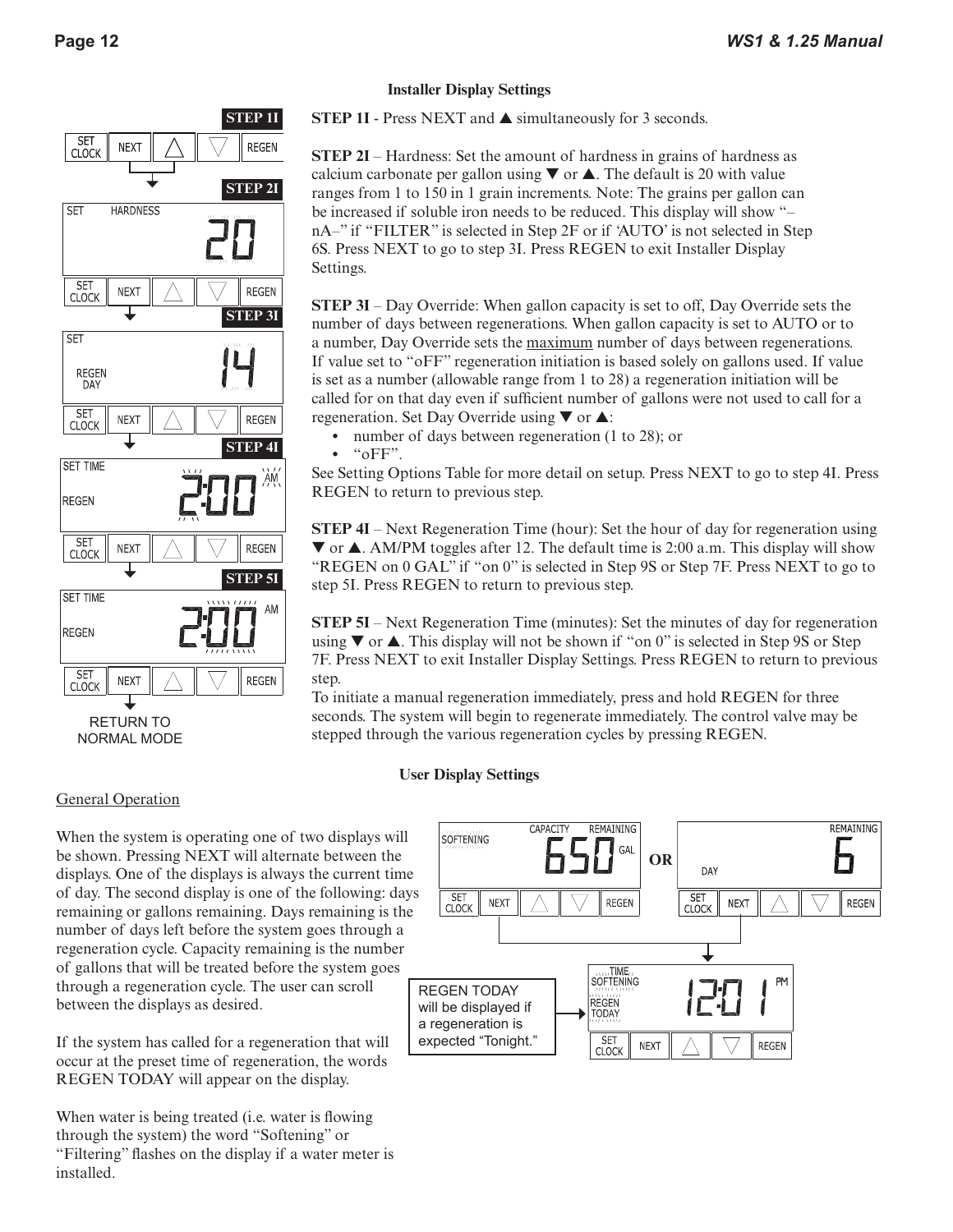# **WS1 & 1.25 Manual Page 13**

# Regeneration Mode

Typically a system is set to regenerate at a time of low water usage. An example of a time with low water usage is when a household is asleep. If there is a demand for water when the system is regenerating, untreated water will be used.

When the system begins to regenerate, the display will change to include information about the step of the regeneration process and the time remaining for that step to be completed. The system runs through the steps automatically and will reset itself to provide treated water when the regeneration has been completed.

# Manual Regeneration

Sometimes there is a need to regenerate the system sooner than when the system calls for it, usually referred to as manual regeneration. There may be a period of heavy water usage because of guests or a heavy laundry day.

To initiate a manual regeneration at the preset delayed

regeneration time, when the regeneration time option is set to "NORMAL" or "NORMAL + on 0", press and release REGEN. The words "REGEN TODAY" will flash on the

display to indicate that the system will regenerate at the preset delayed regeneration time. If

you pressed REGEN in error, pressing the button again will cancel the request. Note: If the regeneration time option is set to "on 0" there is no set delayed regeneration time so "REGEN TODAY" will not activate if REGEN is pressed.

To initiate a manual regeneration immediately, press and hold REGEN for three seconds. The system will begin to regenerate immediately. The request cannot be cancelled.

Note: For softeners, if brine tank does not contain salt, fill with salt and wait at least two hours before regenerating.



# Set Time of Day

The user can also set the time of day. Time of day should only need to be set after power outages lasting more than 8 hours, if the battery has been depleted and a power outage occurs, or when daylight saving time begins or ends. If a power outage lasting more than 8 hours occurs, the time of day will flash on and off which indicates the time of day should be reset. If a power outage lasts less than 8 hours and the time of day flashes on and off, the time of day should be reset and the battery replaced.

**STEP 1U** – Press SET CLOCK.

**STEP 2U** - Current Time (hour): Set the hour of the day using  $\blacktriangledown$  or  $\blacktriangle$ . AM/PM toggles after 12. Press NEXT to go to step 3U.

**STEP 3U** - Current Time (minutes): Set the minutes of the day using ▼ or ▲. Press NEXT to exit Set Clock. Press REGEN to return to previous step.

## Power Loss

If the power goes out, the system will keep time for up to 8 hours or until the battery is depleted. If a power outage of more than 8 hours occurs, the time of day will flash on and off which indicates the time of day should be reset. The system will remember the rest. If a power outage lasts less than 8 hours and the time of day flashes on and off, the non rechargeable battery should be replaced.

## Error Message

If the word "ERROR" and a number are alternately flashing on the display contact the OEM for help. This indicates that the valve was not able to function properly.



REMAINING

MIN



TIME

**REGEN**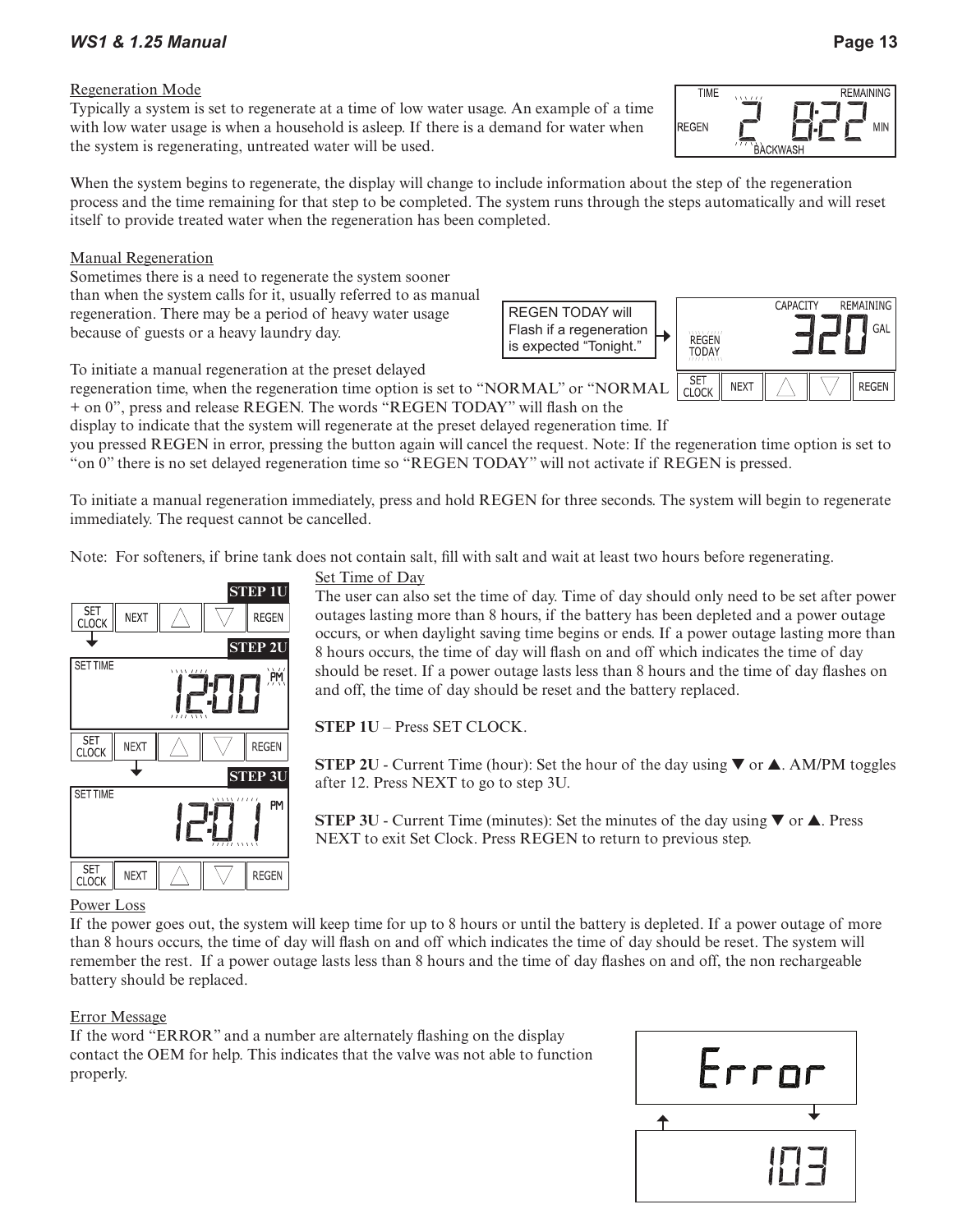

RETURN TO NORMAL MODE

# **Diagnostics**

**STEP 1D** – Press ▼ or ▲ simultaneously for three seconds. If screen in step 2D does not appear in 5 seconds the lock on the valve is activated. To unlock press ▼, NEXT, ▲, and SET CLOCK in sequence, then press NEXT and ▼ simultaneously for 3 seconds.

**STEP 2D** – Days, since last regeneration: This display shows the days since the last regeneration occurred. Press NEXT to go to Step 3D. Press REGEN to exit Diagnostics.

**STEP 3D** – Gallons, since last regeneration: This display shows the number of gallons that have been treated since the last regeneration. This display will equal zero if a water meter is not installed. Press NEXT to go to Step 4D. Press REGEN to return to previous step.

**STEP 4D** – Gallons, reserve capacity used for last 7 days: If the valve is set up as a softener, a meter is installed and Set Gallons Capacity is set to "Auto," this display shows 0 day (for today) and flashes the reserve capacity. Pressing  $\triangle$  will show day 1 (which would be yesterday) and flashes the reserve capacity used. Pressing  $\triangle$  again



will show day 2 (the day before yesterday) and the reserve capacity. Keep pressing  $\triangle$  to show the gallons for days 3, 4, 5 and 6.  $\blacktriangledown$  can be pressed to move back wards in the day series. Press NEXT at any time to go to Step 5D. Press REGEN to return to previous step.

| GAL |  |
|-----|--|
|     |  |

**STEP 5D** - Gallons, 63 day usage history: This display shows day 1 (for yesterday) and flashes the number of gallons treated yesterday. Pressing ▲ will show day 2 (which would be the day before yesterday) and flashes the number of gallons treated on that day. Continue to press  $\triangle$  to show the maximum number of gallons

treated for the last 63 days. This display will show dashes if a water meter is not installed. Press NEXT at any time to go to Step 6D. Press REGEN to return to previous step.

**STEP 6D** – Flow rate, current: The flow rate in gallons per minute will be displayed. If flow stops the value will fall to zero in a few seconds. This display will equal zero if a water meter is not installed. Press NEXT to go to Step 7D. Press REGEN to return to previous step.

**STEP 7D** – Flow rate, maximum last seven days: The maximum flow rate in gallons per minute that occurred in the last seven days will be displayed. This display will equal zero if a water meter is not installed. Press NEXT to go to Step 8D. Press REGEN to return to previous step.

**STEP 8D** – Gallons, total used since last reset: The total number of gallons used since last reset will be displayed. This display will equal zero if a water meter is not installed. Press NEXT to go to Step 9D. Press REGEN to return to previous step.

**STEP 9D** – Days, total number since last reset: The total number of days the control valve has been in service since last reset will be displayed. Press NEXT to go to Step 10D. Press REGEN to return to previous step.

**STEP 10D** – Regenerations, total number since last reset: The total number of regenerations that have occurred since last reset will be displayed. Press NEXT to exit Diagnostics. Press REGEN to return to previous step.

**When desired, all information in Diagnostics may be reset to zero when the valve is installed in a new location. To reset to zero, press NEXT and** ▼ **simultaneously to go to the Service/OEM**  screen, and release. Press ▼ and ▲ simultaneously to reset diagnostic values to zero. Screen **will return to user display.**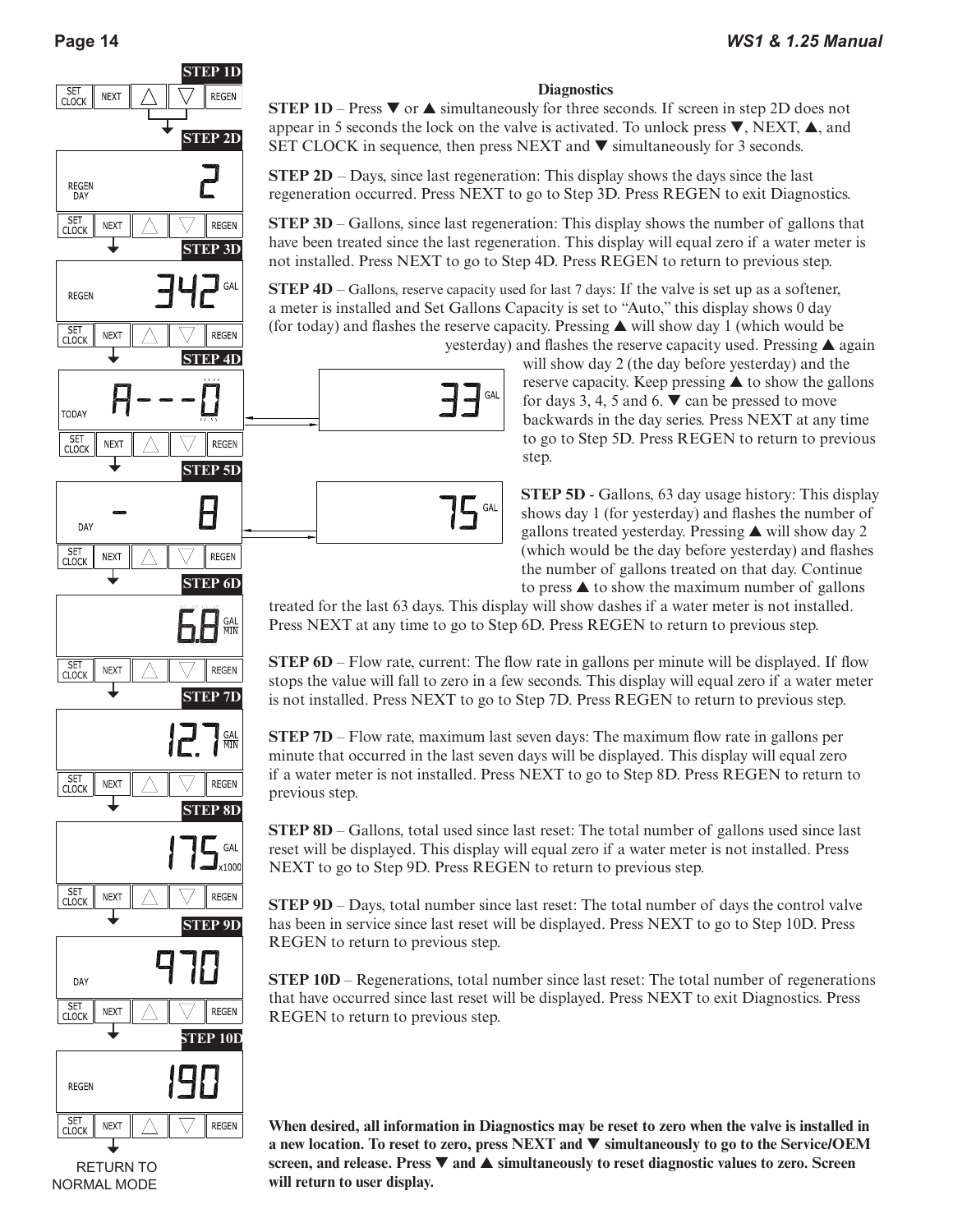# **STEP 1VH SFT NEXT REGEN** CLOCK **STEP 1VH** SFT **REGEN NEXT CLOCK STEP 2VH SET NEXT REGEN CLOCK** ↓ **STEP 3VH SET NEXT REGEN** CLOCK **STEP 4VH** GAL SET<br>CLOCK **REGEN NEXT** ↓ **STEP 5VH** DAY **SFT NEXT REGEN CLOCK** ↓ **STEP 6VH REGEN SET REGEN NEXT CLOCK** ↓ **STEP 7VH** SET<br>CLOCK **REGEN NEXT** ↧ RETURN TO

NORMAL MODE

# **STEP 1VH** – Press  $\triangle$  and  $\nabla$  simultaneously for three seconds and release. Then press **▲** and ▼ simultaneously and release. If screen in step 2VH does not appear in 5 seconds the lock on the valve is activated. To unlock press  $\nabla$ , NEXT,  $\triangle$ , and SET CLOCK in sequence, then press  $\triangle$  and  $\nabla$  simultaneously for 3 seconds and release. Then press  $\blacktriangle$  and  $\nabla$  simultaneously and release.

**Valve History**

**STEP 2VH** – Software Version: This display shows the software version of the valve. Press NEXT to go to Step 3VH. Press REGEN to exit Valve History.

**STEP 3VH<sup>8</sup>** – Flow rate, maximum since startup: This display shows the maximum flow rate in gallons per minute that has occurred since startup. This display will equal zero if a water meter is not installed. Press NEXT to go to Step 4VH. Press REGEN to return to previous step.

**STEP 4VH** – Gallons, total used since start-up: This display shows the total gallons treated since startup. This display will equal zero if a water meter is not installed. Press NEXT to go to Step 5VH. Press REGEN to return to previous step.

**STEP 5VH** – Days, total since start-up: This display shows the total days since startup. Press NEXT to go to Step 6VH. Press REGEN to return to previous step.

**STEP 6VH** – Regenerations, total number since start-up: This display shows the total number of regenerations that have occurred since startup. Press NEXT to go to Step 7VH. Press REGEN to return to previous step.

**STEP 7VH** – Error Log: This display shows a history of the last 10 errors generated by the control during operation. Press  $\triangle$  or  $\nabla$  to review each error recorded. Press NEXT to exit Valve History. Press REGEN to return to previous step.

 <sup>8</sup> Values in steps 3VH through 7VH cannot be reset.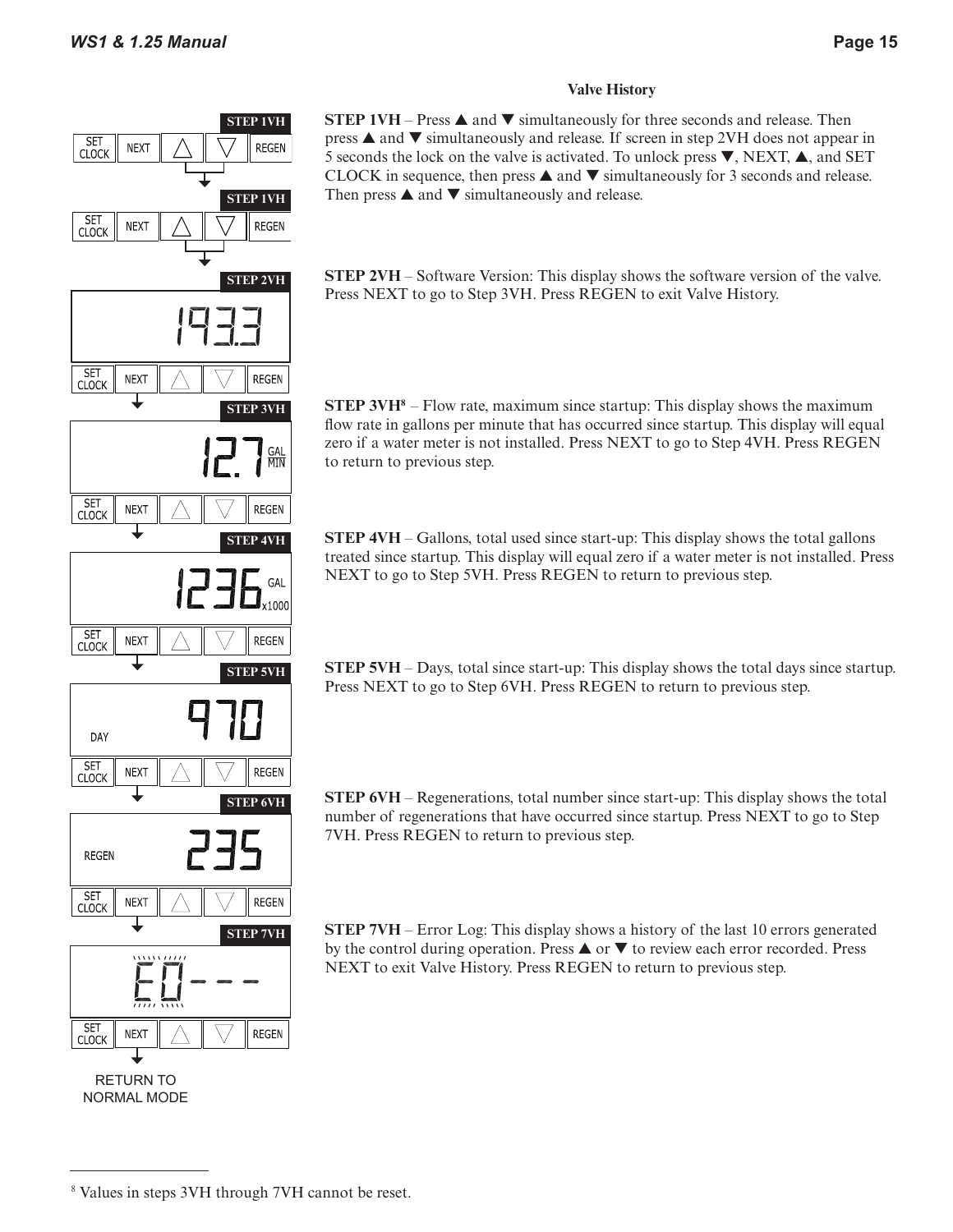| Drawing No.   | Order No.     | Description                       | Quantity |
|---------------|---------------|-----------------------------------|----------|
|               | V3175-01      | <b>WS1 FRONT COVER ASY</b>        |          |
| $\mathcal{L}$ | V3107-01      | <b>WS1 MOTOR</b>                  |          |
| 3             | $V3002-A$     | WS1 DRIVE BRACKET ASY             |          |
| 4             | V3108-11BOARD | <b>WS1 PCB XMEGA REPL</b>         |          |
| 5             | V3110         | WS1 DRIVE REDUCING GEAR 12X36     | 3        |
| 6             | V3109         | WS1 DRIVE GEAR COVER              |          |
|               | $V3106-01*$   | WS1 DRIVE BRACKET AND SPRING CLIP |          |
|               | V3186-05      | WS1 POWER SUPPLY US 15VDC VI      |          |
| Not Shown     | V3186EU-05    | WS1 POWER SUPPLY EU 15VDC VI      |          |
|               | V3186UK-05    | WS1 POWER SUPPLY UK 15VDC VI      |          |
|               | V3186-01      | WS1 POWER CORD ONLY               |          |

#### **Front Cover and Drive Assembly**

\* Drawing number parts 2, 5, 6 and 7 may be purchased as a complete assembly, part V3002.

| Power Supply          | U.S.             | International    |
|-----------------------|------------------|------------------|
| Supply Voltage        | 100-120 VAC      | 100-240 VAC      |
| Supply Frequency      | 50/60 Hz         | $50/60$ Hz       |
| Output Voltage        | 15 VDC           | 15 VDC           |
| <b>Output Current</b> | $500 \text{ mA}$ | $500 \text{ mA}$ |

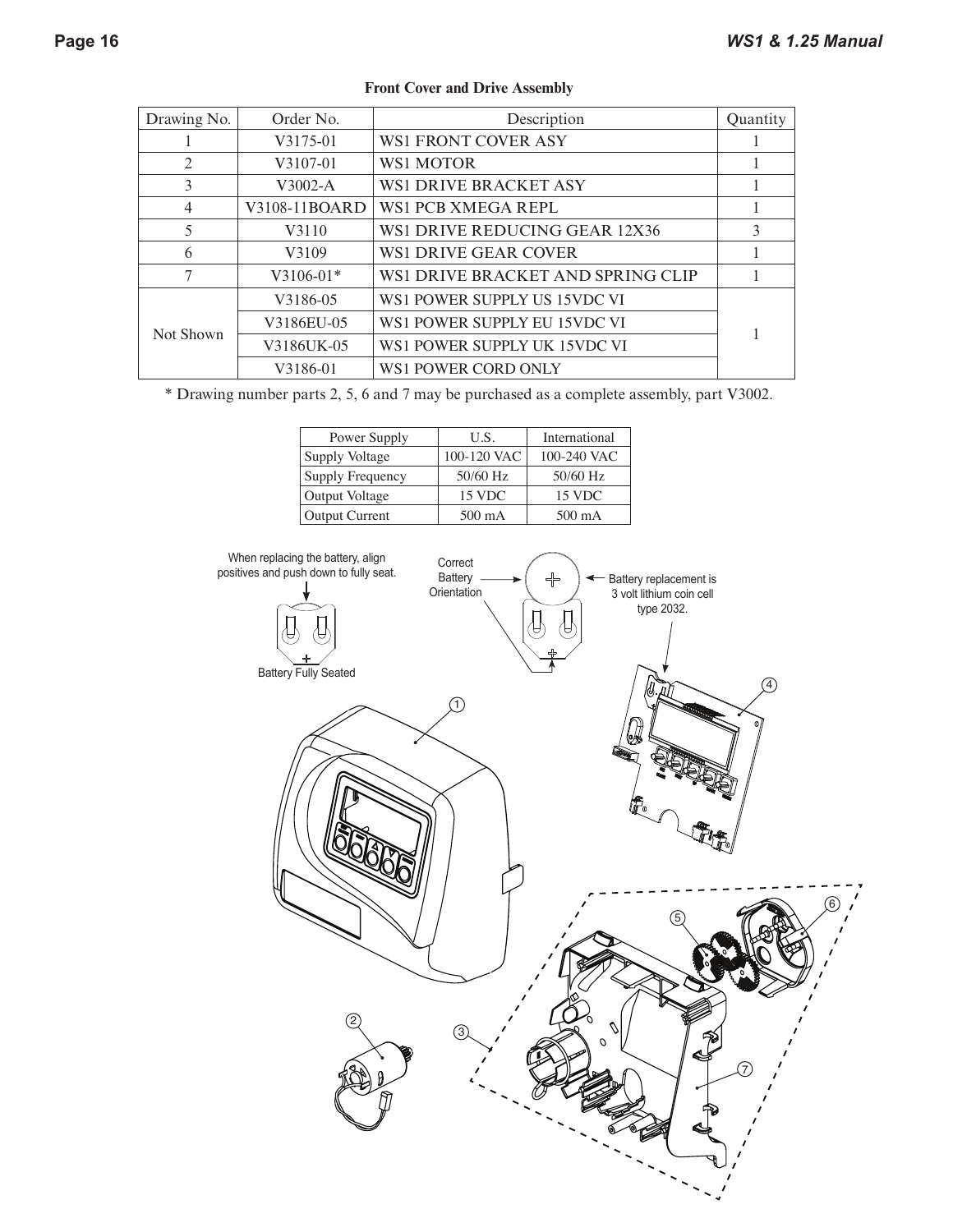**WS1 & 1.25 Manual**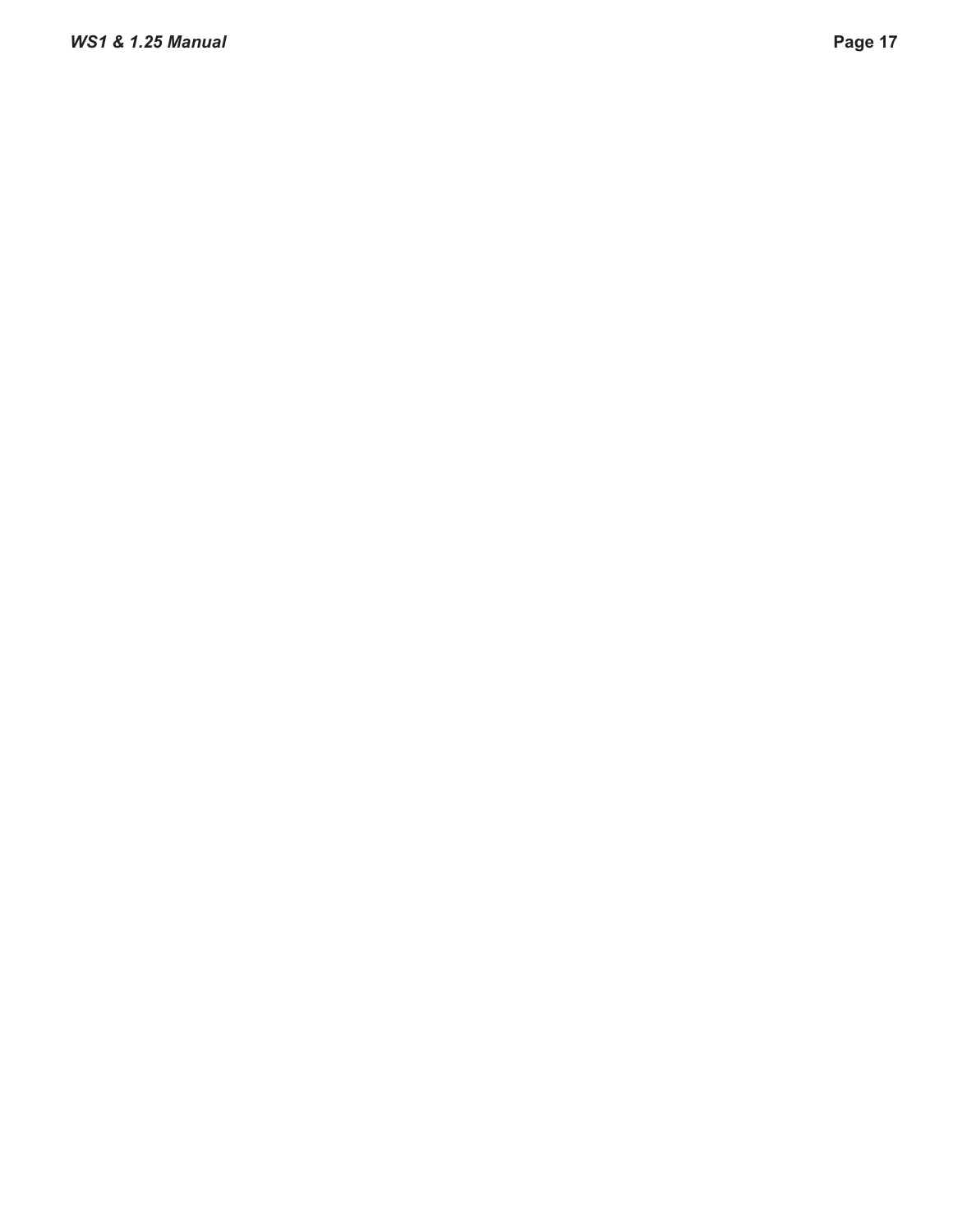Page 18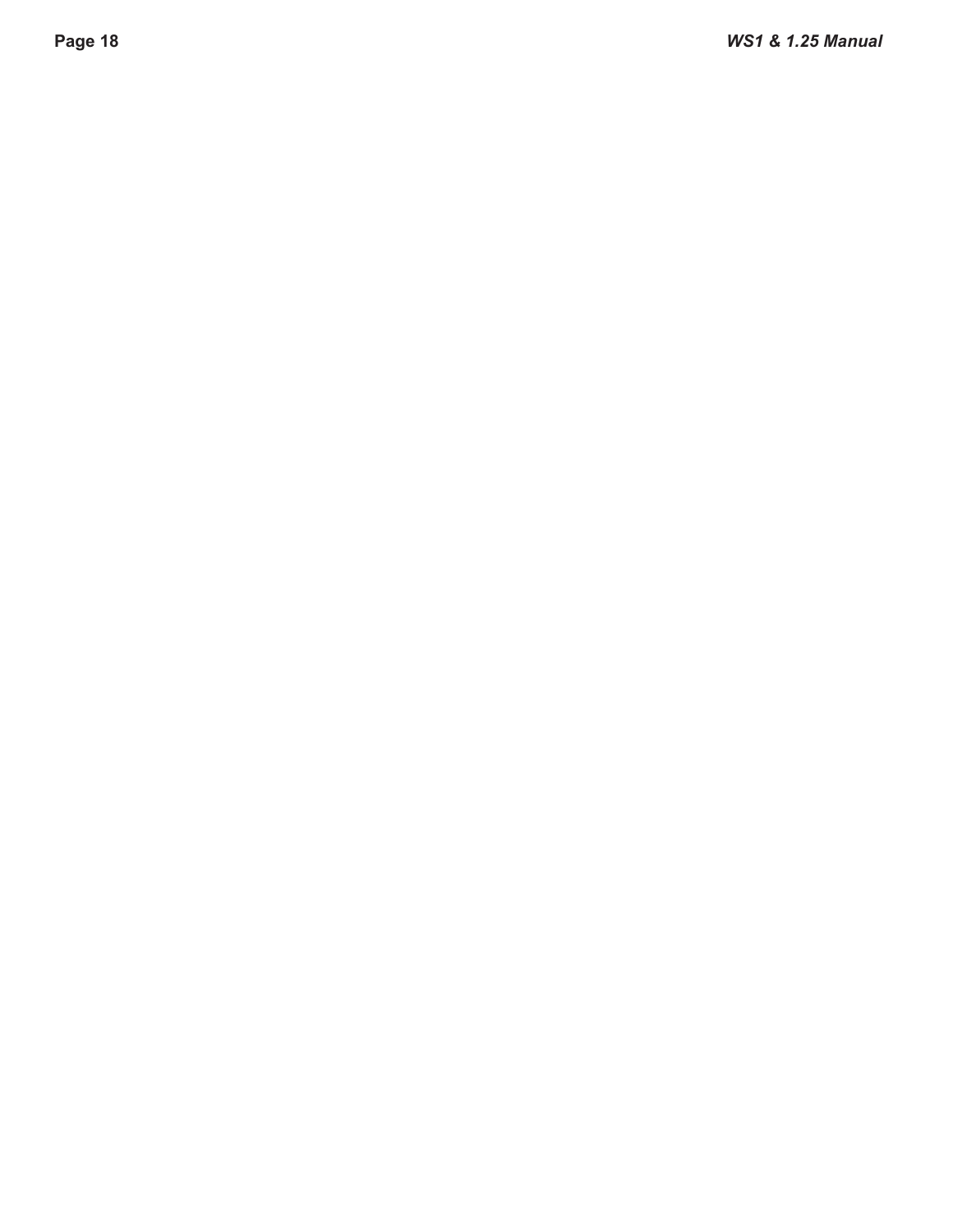**WS1 & 1.25 Manual**